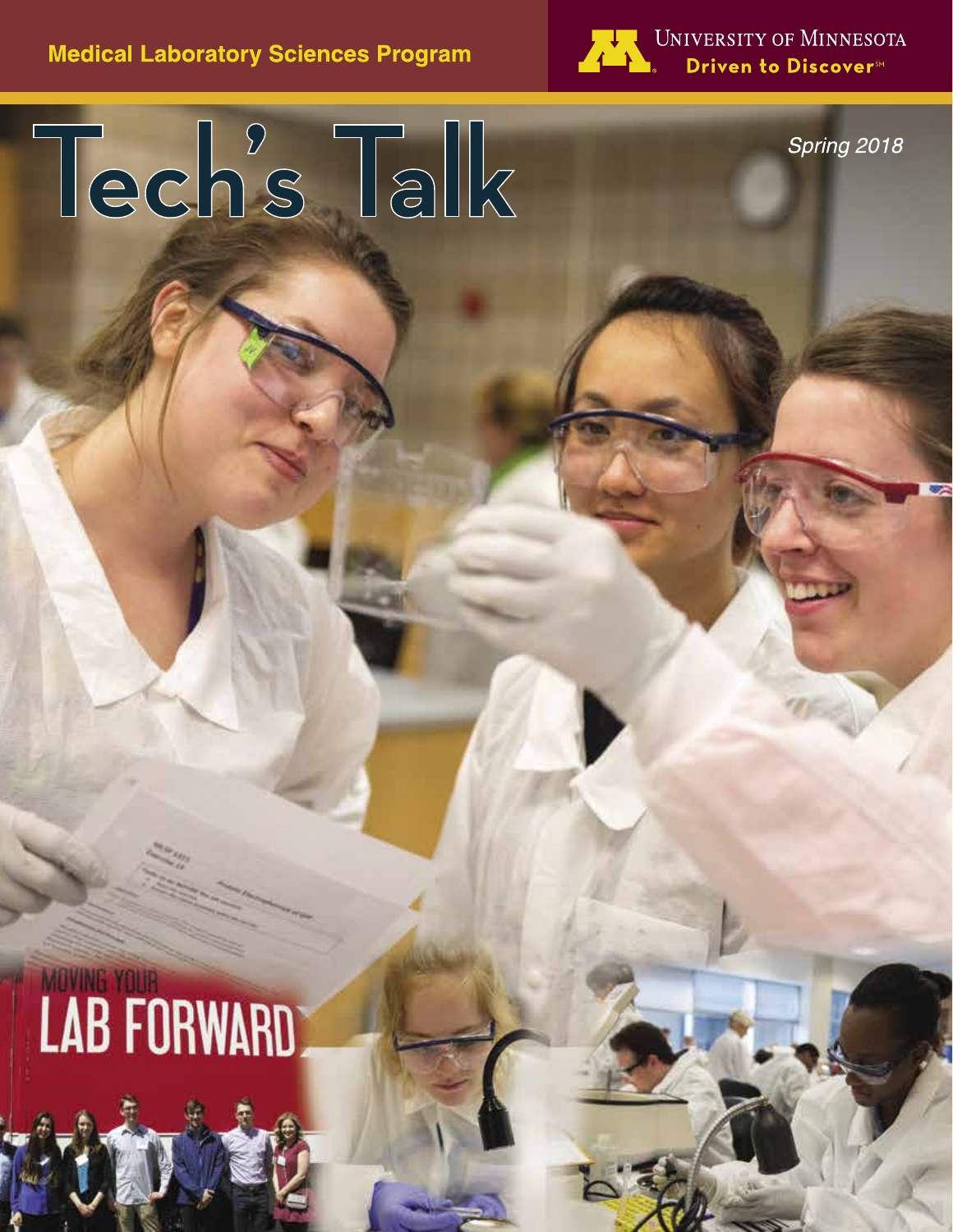# **From the Director's Desk**



Welcome to the 2018 edition of *Tech's Talk.* We've had another great year and like most years, some challenges too. But no matter what, we keep moving forward.

The MLS program continues to thrive and receive recognitions from within and outside the University. Our

program was highlighted in an article naming the University of Minnesota as one of the best colleges for online education and MLS was featured as one of those programs (http://www.bestcolleges.com/ features/top-online-schools/). Donna Spannaus-Martin was chosen as a faculty legislativeliaison for the University to the Minnesota State Legislature. Steve Wiesner received tenure and was promoted to associate professor, and I was selected as a site visit accreditation inspector for an MLS program at the University of Sharjah, UAE. The Center for Allied Health Programs now has two representatives on the Faculty Senate - Leann Shore from Occupational Therapy and me from MLS. I also sit on the Academic Health Center (AHC) Faculty Consultative Committee, which is a faculty governance committee with representatives from across the AHC.

Steve Wiesner and I are part of an FHI 360 grant which includes other University faculty providing curriculum development and professional development for new faculty from Kabul University of Medical Science in Afghanistan. The MLS program received a \$10,000 grant from Beckman Coulter toward student scholarships. Students from the 2017 graduating class and MLS faculty toured through the Chaska facility and got a behind the scenes look at instrument development. Students also participated in human-instrument interface design development with researchers from Beckman Coulter. We hope to repeat the experience this next year and have applied for another scholarship grant.

Our biggest news this year is that we received approval for a professional master's degree program in MLS. This new degree plan is designed for students who already have a bachelor's degree or higher and who want to obtain their MLS certification. About 30% of our current applicants have a degree in Biology or other sciences and find that they cannot work in a hospital laboratory without the MLS credential. They come to us to

receive a certificate or second bachelor's degree, but these academic plans were not always eligible for financial aid. In addition, our local facilities need employees who can go a bit further with their skills and abilities. This degree plan contains the current MLS program requirements plus additional courses in molecular diagnostics, laboratory operations and management, and a capstone project. Although their first job will be the same as our current graduates, their ability to accelerate their career is greatly enhanced. We look forward to our first admissions this fall. Additional information is on our web site at www.alliedhealth.umn.edu/medicallaboratory-sciences.

Unfortunately, we also had to phase out teaching MLS at the Rochester campus location. Although we were sad to close that location, we still have an academic affiliation with the students at UMR. Andy Yue and Nicole Zahnle who managed the program in Rochester are now teaching on the Twin Cities campus.

I wanted to take this opportunity to highlight some of the articles inside this edition of *Tech's Talk:*

- Reports on local, regional, and national professional conferences
- Program staff retirements we will miss you Beverly and Claire
- New Health Sciences Education Center classroom building
- Introductions:
	- New faculty member –

Michelle Henry-Stanley

- New staff member John Nordstrom
- Highlights from the 2017 Alumni Banquet honoring the classes of 1942, 1967, and 1992.
- Upcoming Alumni Banquet in 2018 honoring the graduates of 1943, 1968, and 1993. If you are interested in reserving a table for you and your classmates, see page 15.

As you can see, we've had yet another very busy but also very productive and rewarding year in our program. I hope you enjoy this issue of Tech's Talk and hope to see you at the Alumni Dinner in April.

Warm Regards,

Janice Conway-Klaassen

PhD, MLS(ASCP)<sup>CM</sup>/SM<sup>CM</sup>, FACSc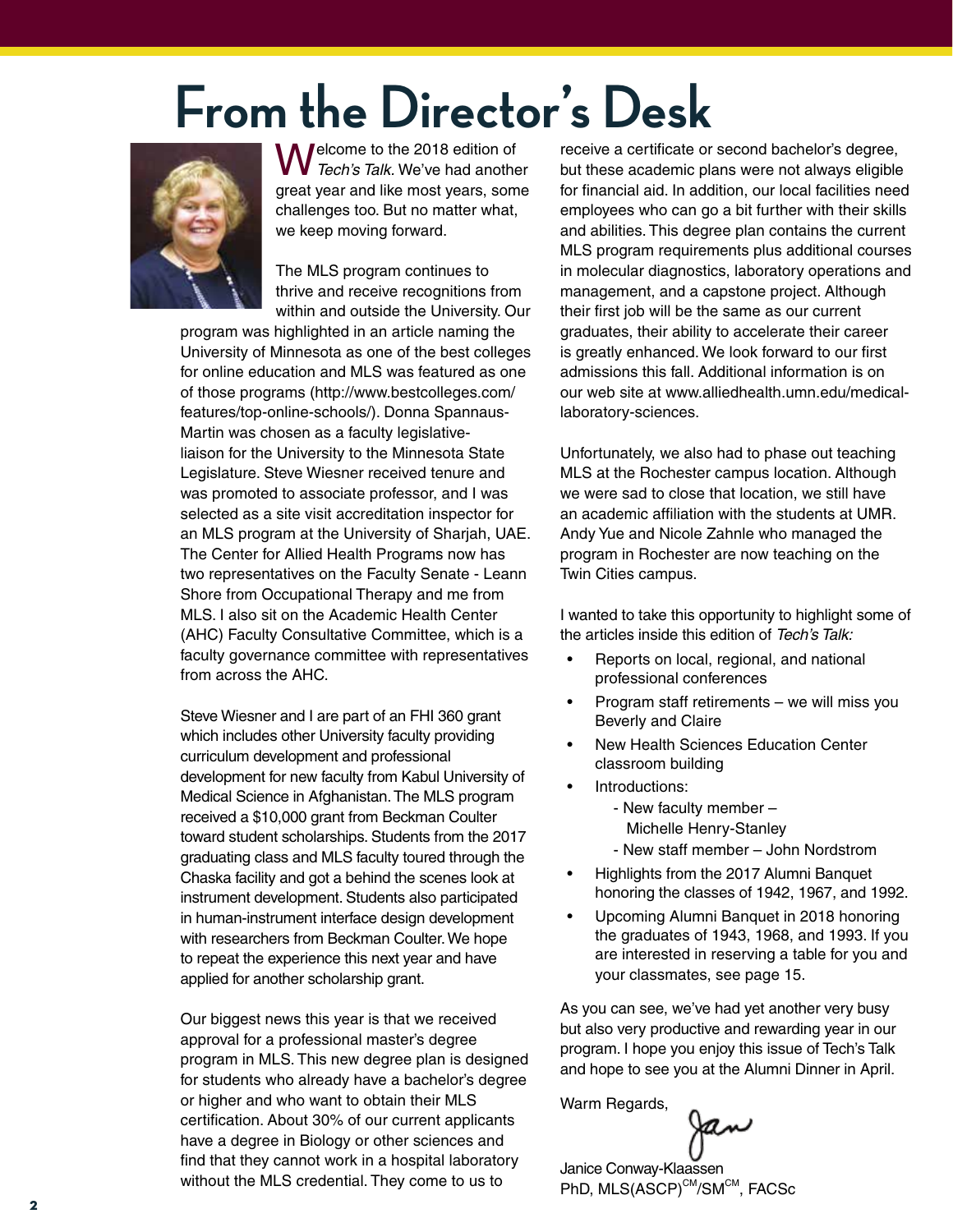## **MLS Faculty at Professional Meetings**

MLS faculty, students, and alumni were all represented in a variety of professional meetings throughout 2017.

### **CLEC 2017**

The Clinical Laboratory Educators'<br>
Conference (CLEC) was held February 23-25, 2017 at the Boston Marriott Copley Place in Boston, MA. Several faculty members presented at CLEC, including Janice Conway-Klaassen on Successful Clinical Site Recruitment, Lorna Ruskin and Janice Conway-Klaassen on the MLS Program's Two-stage Admissions Process Model, and Donna Spannaus-Martin on Using Writing as a Learning Tool. All of their presentations were the product of the ongoing work in the scholarship of teaching and learning in the MLS department. There was also time to find the best Lobster Roll in Boston!



### **Minnesota Clinical Laboratory Collaborative – May 2017**

The Clinical Laboratory Collaborative **n** meeting was held in Duluth, MN at the Duluth Entertainment and Conference Center. University of Minnesota faculty were well

represented both on the planning committee for the meeting



and as attendees. ASCLS Omicron Sigma Awards for 2017 were announced at the annual members meeting. Faculty receiving awards included: National Award – Charlotte Romain; Region V Award – Janice Conway-Klaassen; and State Awards – Donna Spannaus-Martin and our UMN student, Taylour Hansen. There was also time for catching up with lab friends and colleagues.

### **ASCLS National Meeting 2017**

The ASCLS National meeting was held July 30th – August 3rd in sunny San Diego, CA.

The Twins were playing right next door to the hotel, and many in the Minnesota delegation took advantage of the opportunity. In addition to the usual business of the society and the sessions, there was ample opportunity to visit the exhibit hall. It seems like the vendor booths get bigger and more elaborate every year.



Minnesota faculty brought back two awards from the National Meeting: Charlotte Romain – Bio-Rad Scientific Assembly Professional Achievement Award for Molecular Diagnostics and Janice Conway-Klaassen – CLS Distinguished Author Award for Education.



*Minnesota delegation at the National Conference.*

### **ASCLS Region V Fall Symposium**

The most recent professional meeting was<br>the ASCLS Region V Fall Symposium. This year the symposium was held in Sioux Falls on Oct 5-6. In addition to two half days of educational sessions and a vendor exhibit, the Region V Leadership Academy had two days of educational events. This year's graduating class included Jenna Amundson from Minnesota who works at Ridgeview Medical Center in Waconia.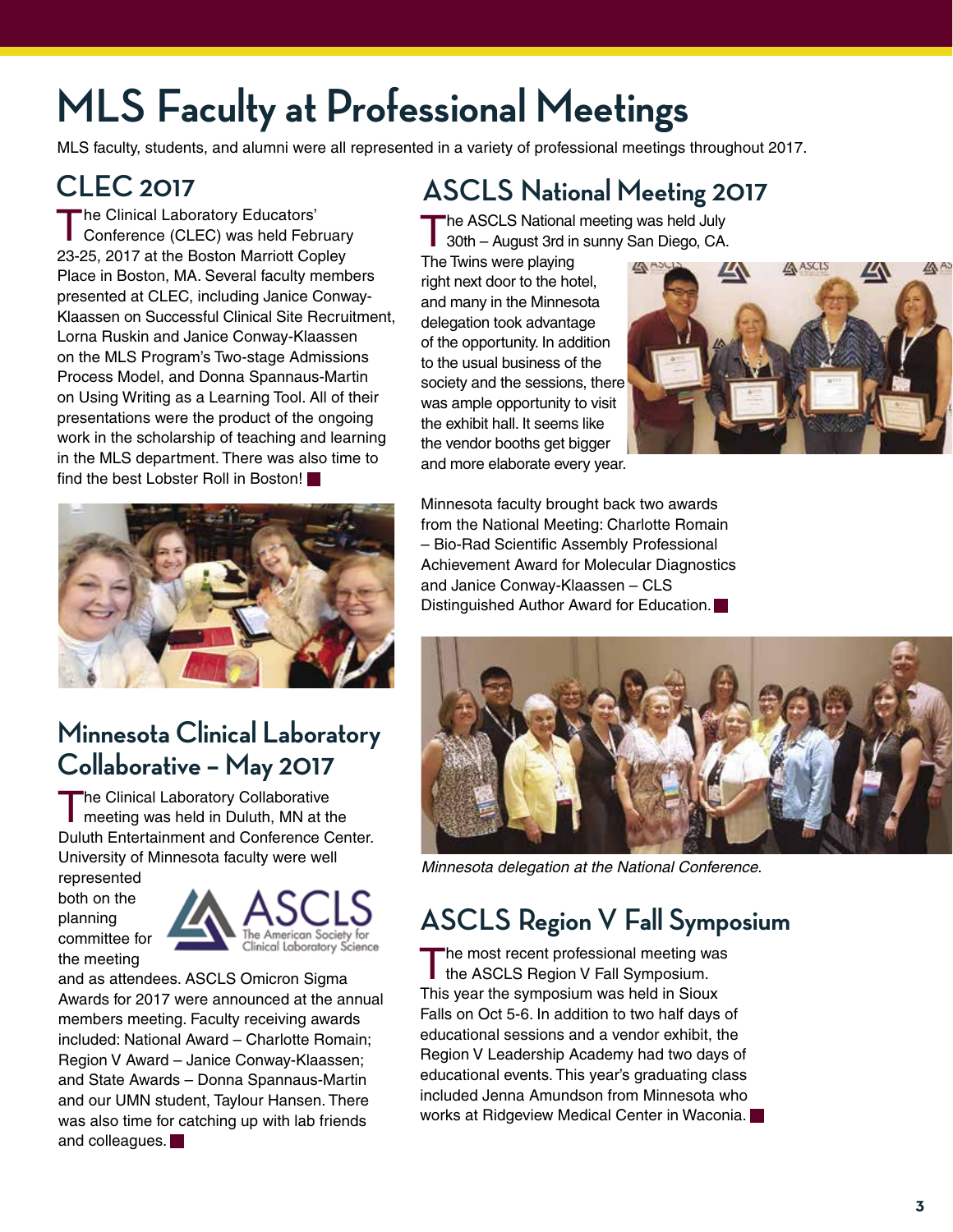### **Medical Laboratory Sciences at the Great Minnesota Get-Together!**

This was the third year that the Medical<br>Laboratory Sciences Program had a booth at the State Fair. This year we were there on opening day in the U of M Central Crossroads building.



Faculty planned a new activity this year with the spotlight on infectious diseases. Participants matched the disease name to pictures of the infectious agent, vector, and symptoms or geography locations. One example is a picture of a rose, hay bale, and moss was matched with the disease Sporotrichosis caused by *Sporothrix schenckii.* After matching the correct disease with the picture, faculty discussed the answers, and participants could learn more about the

disease—incubation period, common symptoms, diagnosis, and treatment. Faculty also discussed the vital role of MLS in healthcare. The MLS program also handed out sticky notes, pens, and bandages. Faculty participants included: Tami Alpaugh, Hannah Gartzke, Charlotte Romain, Donna Spannaus-Martin, Andy Yue, and Nicole Zahnle. We hope to see you next year at the Great Minnesota Get-Together!



### **Giving Back to the Next Class of MLS Students – New Professional Spotlight**



**B** rooke Wilson<br>B graduated from the MLS program in 2016 and immediately began working as a Medical Laboratory Scientist in the Infectious Diseases Diagnostic Laboratory at the University of Minnesota Medical

Center. She states that she loves what she's doing, but notes that "the most challenging thing about working in a lab is that everyday is different. Every day presents a new problem to solve and another opportunity to learn."

During the summer and fall of 2017, less than a year after starting her position, she began mentoring and working with the current MLS students during their clinical experience. Although she's now a professional in the field, she says "I feel nervous and excited. I was just in their position not too long ago, and now I am able to share what I've learned in such a short amount of time with the next class of MLS students."

Brooke says she enjoyed her time during the program and talks about the MLS community on campus. She says "Right away I felt important and I felt as though professors wanted me to succeed." Brooke enjoys sharing her experience during the program with students and offering advice on how to succeed when entering the workforce. She often tells

*"Every day presents a new problem to solve and another opportunity to learn."*

students "Study hard for the board exam and take it sooner rather than later. Don't stress if you don't get your dream job right away… experience is everything and you might even learn to love something different."

In her free time, Brooke enjoys reading, road trips to see friends and family in Iowa, camping with her family, playing mini golf, and having game nights with friends.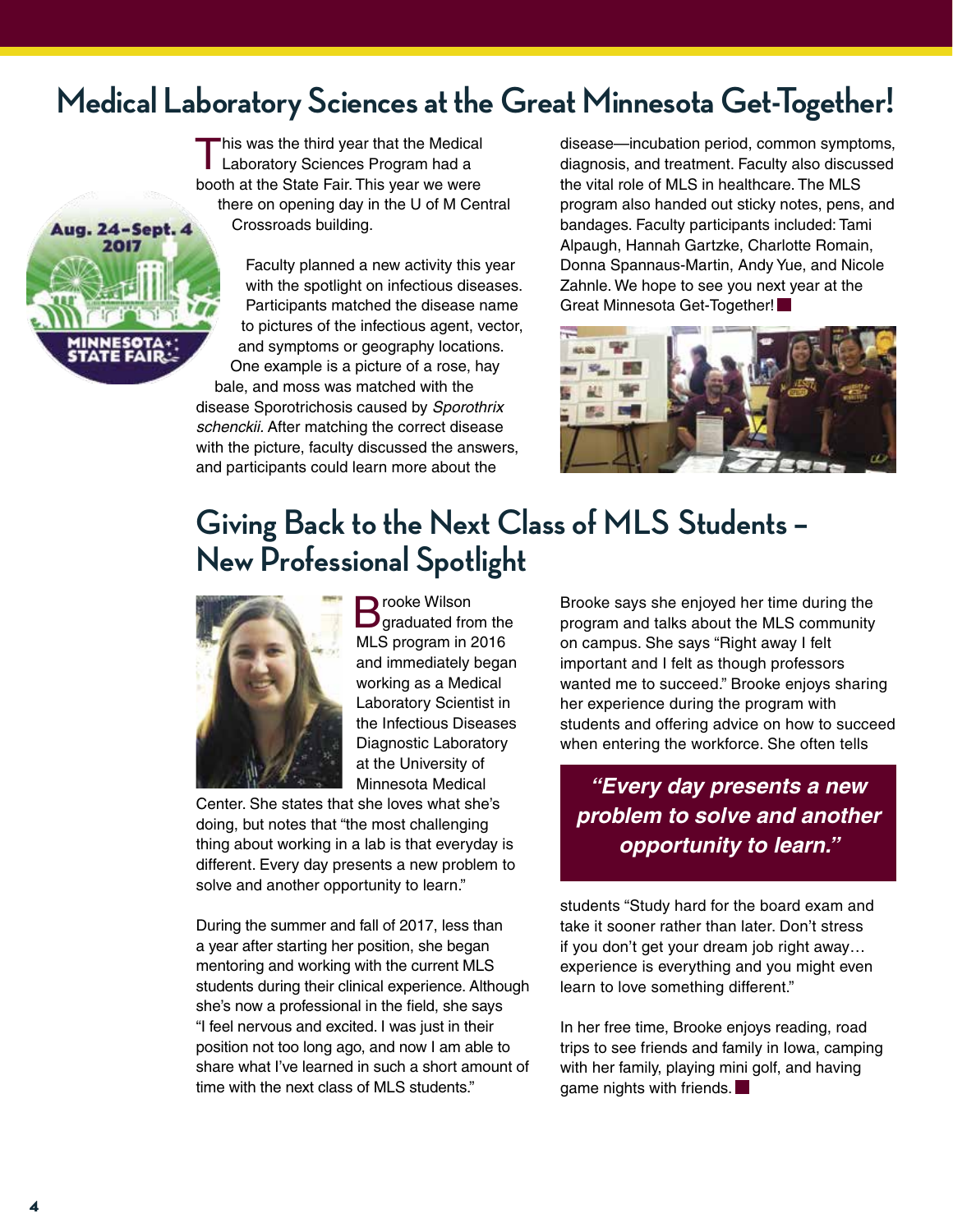### **High School Outreach MLS Students Promote MLS at Area High Schools**

#### *By Hannah Gartzke*

This past spring, Christine Maleck, Hannah Gartzke, and three of the Year 4 students — Tori Contreras,

Lyubov ("Libby") Gittsovich, and Patrick Zahner went to the Richfield High School for an MLS outreach event. The team of faculty and students were invited into five



*MLS students Tori Contreras, Libby Gittsvich, and Amanda Stromback at St. Louis Park High School outreach event.*

biology classes for the day, teaching a mix of freshmen and sophomores. They presented a mini-lecture on antibody and antigens and then the high school students had a hands-on activity where they could practice what they learned by performing an immunoassay agglutination test.

After the activity, the Year 4 students had a discussion with the high school students about different disciplines in MLS, the MLS profession and career options, and the U of M's MLS program. The high school students had great questions for our students and we are proud of our students for promoting our profession!



*MLS students Patrick Zahner, Tori Contreras, and Libby Gittsvich at Richfield High School outreach event*

Also during this past spring, Tami Alpaugh and three Year 4 students—Tori Contreras, Libby Gittsovich, and Amanda Stromback—visited St. Louis Park High School for an MLS outreach event where they answered questions and promoted the MLS profession.

### **Creating a Space for Teamwork, Innovation, and Learning in the New Health Sciences Education Center**

The groundbreaking celebration for the Health Sciences Education Center (HSEC) took place on February 13, 2018 welcoming a new era of health sciences education for the University. The education and training facility will enhance teamwork among health professionals, preparing students to meet the changing needs of communities across Minnesota and around the world.



Responding to the needs of health care providers, this new facility will help Minnesota become a national leader for interactive education and training, producing a health professional workforce that is ready to meet the needs of the community. Training all professions to work at the top of their license and to collaborate as teams will increase access and affordability of care. The building will serve as the new "front door" for the Academic Health Center and will include a state-

of-the-art simulation center; a mix of active learning and small group teaching spaces; a revamped library; ample study spaces; offices for student services and recruitment; a visitors center; a café; and interprofessional student lounge spaces.



This new 202,000 square foot education facility, located on the corner of Harvard and Delaware, is critical to the future success of our students. Most of the HSEC will be built on the current site of the VFW Cancer Research Center and the Masonic Memorial building, however the facility will also connect and extend into the Phillips-Wangensteen Building (PWB) where some existing space will be renovated. It will replace old and outdated classrooms to provide interprofessional and active-learning environments as well as access to technology and simulation needed to train the next generation of health care providers.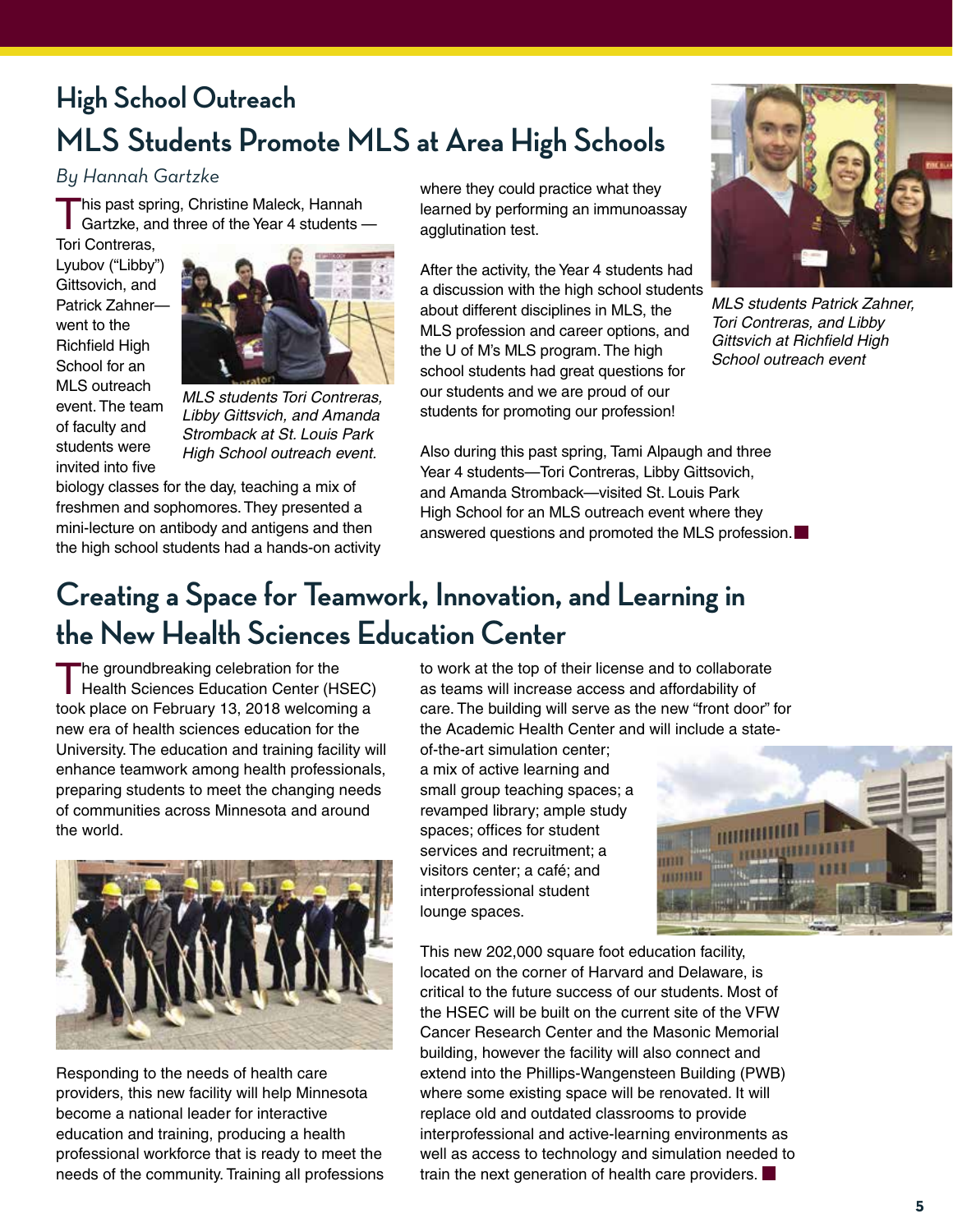# **Spotlight on Students**



**SARAH SCHROEDER** has lived in St. Paul all of her life. Sarah's family includes her mom, dad, brother, and two dogs, Oreo and Honey. Her parents work in the healthcare field, and her brother is a sophomore at the University of Minnesota in the College of Science and Engineering.

Sarah enjoys learning new languages, is an avid reader, and even writes some of her own short stories. She heard about Medical Laboratory Sciences at a college fair while she was a student at the University of Minnesota - Morris. She was curious about the lab sign in the auditorium and took the time to go and check it out. Sarah chose this career because it will give her the opportunity to help patients from behind the scenes while being an integral part of the healthcare team.

Sarah looks forward to finding a job after graduation and to a future of traveling and learning languages that coincide with her travels. Sarah is currently serving as the Class President, and she feels very fortunate to be a part of the MLS program and to be able to work with so many wonderful people.



**ABDURAHMAN AHMED** was born in Wichita, Kansas. His large family, including two sisters, four brothers and many other half brothers and sisters, is originally from Somalia.

Abdurahman enjoys spending his free time playing basketball and video games. His all-time favorite sport is soccer in The Fédération Internationale de Football Association (FIFA). He discovered MLS during his sophomore year while scrolling through lists of majors on the U of M website. The profession caught his attention because he wanted to do something with an applied science which was also relevant to healthcare.

Abdurahman has plans to apply to graduate school after graduation. He also hopes to spend some time traveling after he completes his Clinical Experiences.

**ELIZABETH GUZIK** is from

Orland Park, Illinois where her sister and parents still reside with their new golden retriever puppy, Cooper. Her Minnesota family consists of her boyfriend of four years and a four-year-old rescue dog named Tiny. Elizabeth



enjoys spending time working on jigsaw puzzles.

Elizabeth heard about Medical Laboratory Sciences in her "Orientation to Health Careers" class. She was immediately hooked and applied to the program six months later. In her exploration of the profession, she realized that working as an MLS is like always having a new puzzle to solve.

After graduation, she plans to pursue some form of advanced medical education and is particularly interested in Clinical Pathology. Elizabeth is also the MLS Program representative to the Center for Healthcare Interprofessional Programs (CHIP) Executive Council, and an officer for the MLS student group. She loves to advocate for MLS among other professions and to educate others on how vital MLS is to the healthcare team.



**PHUOC THAI** is originally from Vietnam and moved with his family to St. Paul in 2010. Phuoc loves to travel and enjoys nature and outdoor activities like biking around the lakes in the summer. He earned an associate's degree in Health

Science from Century College in White Bear Lake, and he is certified as a Medic/EMT through the Minnesota Army National Guard.

Phuoc learned about the Medical Laboratory Sciences Program from a friend who graduated from the program. He finds the MLS courses challenging and likes to push himself to the limit. He also enjoys the hands-on aspect of the MLS profession.

After graduation, Phuoc would like to work in a hospital lab and hopes to be accepted to the future U of M MLS Master's Program. His long-term goals include possible mission trips to Africa and becoming a Pathologist.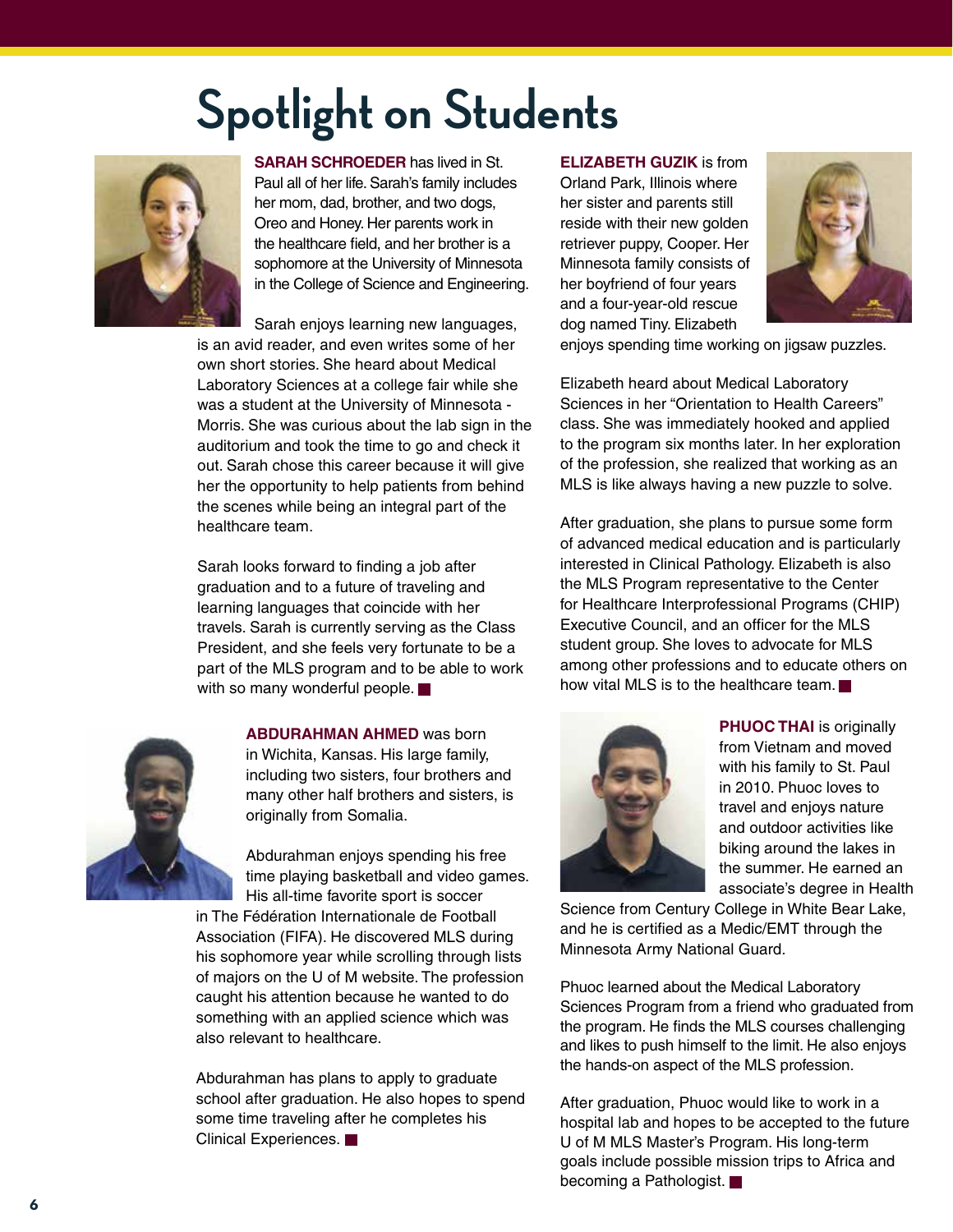# **Students in Action**

### **MLS Volunteers at Phillips' Neighborhood Clinic**

C ince the summer of 2016, MLS students have volunteered at the free, student-run Phillips' Neighborhood Clinic (PNC) in the laboratory practitioners. During the spring of 2017, Sviatlana Liashchova-Stanley, who is currently a Year 4 MLS student, was appointed to the PNC Administration Board as the MLS-At Large Chair where she advocates for the laboratory and works with the administration board to improve operations in the clinic and laboratory. During the start of the fall semester in 2017, ten MLS students were selected as new laboratory volunteers at PNC (listed below). These new volunteers are joining the five Year 4 MLS students that are going on their second year of volunteering (Zach Rollins, Sviatlana Liashchova-Stanley, Carly Neren, Phuoc Thai, and Chiara Aziz). Congratulations to the new volunteers!

Colleen Detzler (Yr 3), Julia Hudgens (Yr 3), Callie Kutnink (Yr 3), Feraol Adem (Yr 3), Debanjan Das (Yr 3), Quynh Ngo (Yr 3), Trang Son (Yr 3), Kai Saito (Yr 4), Elizabeth Guzik (Yr 4), Linh Nguyen (Yr 4)

More information about the Phillips Neighborhood Clinic can be found on their website at http://phillipsneighborhoodclinic.com/.

### **MLS Student Organization Sponsored Blood Drives**

uring the spring and fall semesters, the MLS student organization worked with faculty to schedule blood drives. Students recruited donors at a donor drive two days prior to each blood drive. During the donor and blood drives, the MLS students educated other students about Medical Laboratory Sciences and the importance of blood donation.

Spring 2017 blood drive results: April 27, 2017: 90% of our goal achieved, 18 units collected, 13 first time donors recruited, MBC estimates 54 lives saved!



*Spring 2017 Blood Drive (from left): Amanda Stromback, Patrick Zahner, Libby Gittsovich*

Precious Gift ... Precious Life On behalf of the patients whose lives depend a



*UMR Blood Donation Day Spring 2017 (from left): Peter Marohl, Nicole Zahnle, Philip Nguyen, Jessica Le, Corinna Baker, Jesse Pingel, Chelsey McIntyre*

Fall 2017 blood drive results: October 20, 2017: 113% of our goal achieved, 18 units collected, 19 first time donors recruited, MBC estimates 50 lives saved!

### **University Converts Learning Management System to Canvas**

Ver the next two years the University of Minnesota will be transitions from the Moodle Leaning Management System (LMS) to Canvas. The MLS program has a head start on that transition as we have been a part of the pilot project since July of 2015. The LMS plays a large role in our day to day teaching because of the hybrid delivery format we use. Students find most or all of their course content through the LMS and some of our courses are taught completely online. Having a LMS that is easy to use and intuitive for both instructors and students is critical.

So far, the transition from Moodle to Canvas has been very positive. Some of our favorite tools in Canvas are the speed grader, the online communication tools, and the mobile app. There is a dynamic syllabus where students can find

| <b>Ammy</b>                  |                                                                                          |                                    |                                 |                         | MLSP 5013, 901 Scholarly Impairy and Analysis in Ms., [1619] 1911 | <b>Brahambled</b> In<br>IT IS want the service Print         |  |
|------------------------------|------------------------------------------------------------------------------------------|------------------------------------|---------------------------------|-------------------------|-------------------------------------------------------------------|--------------------------------------------------------------|--|
|                              | <b>Name for 198 yrs and the V</b>                                                        |                                    |                                 |                         |                                                                   |                                                              |  |
|                              | <b>Scholarly Inquiry and Analysis</b>                                                    |                                    |                                 |                         |                                                                   |                                                              |  |
| Seem !                       |                                                                                          |                                    | <b>General Discousing Room!</b> |                         |                                                                   | 12 Electric Locale Annibilities                              |  |
| Holida                       | and the state computation, computation count<br>lections like Carolina's Delivering Cod- |                                    |                                 |                         |                                                                   |                                                              |  |
| You.<br>-                    |                                                                                          |                                    |                                 |                         |                                                                   |                                                              |  |
|                              | <b>MAA1</b><br><b>Jack L. J.</b>                                                         | <b>Hotal</b><br><b>San Windows</b> | <b>Book Rid - Also</b>          | us c<br>has 11-10       | m<1<br>333 3 4                                                    | -----<br>perfect and content                                 |  |
|                              |                                                                                          |                                    |                                 |                         |                                                                   | <b>STATISTICS</b>                                            |  |
| -<br><b>Service British</b>  | <b>THEF</b>                                                                              | 34.4                               | mes.t.                          | <b>Black</b>            | <b>Book of</b>                                                    | <b>America</b> (1983)                                        |  |
| <b>University</b><br>Rate: C | <b>Send of</b>                                                                           | <b>But All</b>                     | 34.34.37                        | <b>Building Council</b> | barra 10                                                          | tion dust distance that<br>domestic ex-                      |  |
| <b>Senior</b>                |                                                                                          |                                    |                                 |                         |                                                                   | The chair and company                                        |  |
|                              | <b>Back</b><br>mate 21                                                                   | <b>MALLS</b><br><b>MARK MA</b>     | $m = 10$<br>Mark 197 Millers &  | 1846,26<br>$km + 4$     | m <sub>1</sub><br>14.18                                           | <b>With Contract</b><br><b>CONTRACTOR</b><br>the control was |  |

all of their assignments. Any schedule changes are automatically updated in the syllabus when they are made on the calendar or in the assignments. Students can click on an assignment in the syllabus and are taken directly to that assignment. We are looking forward to completing this conversion to Canvas.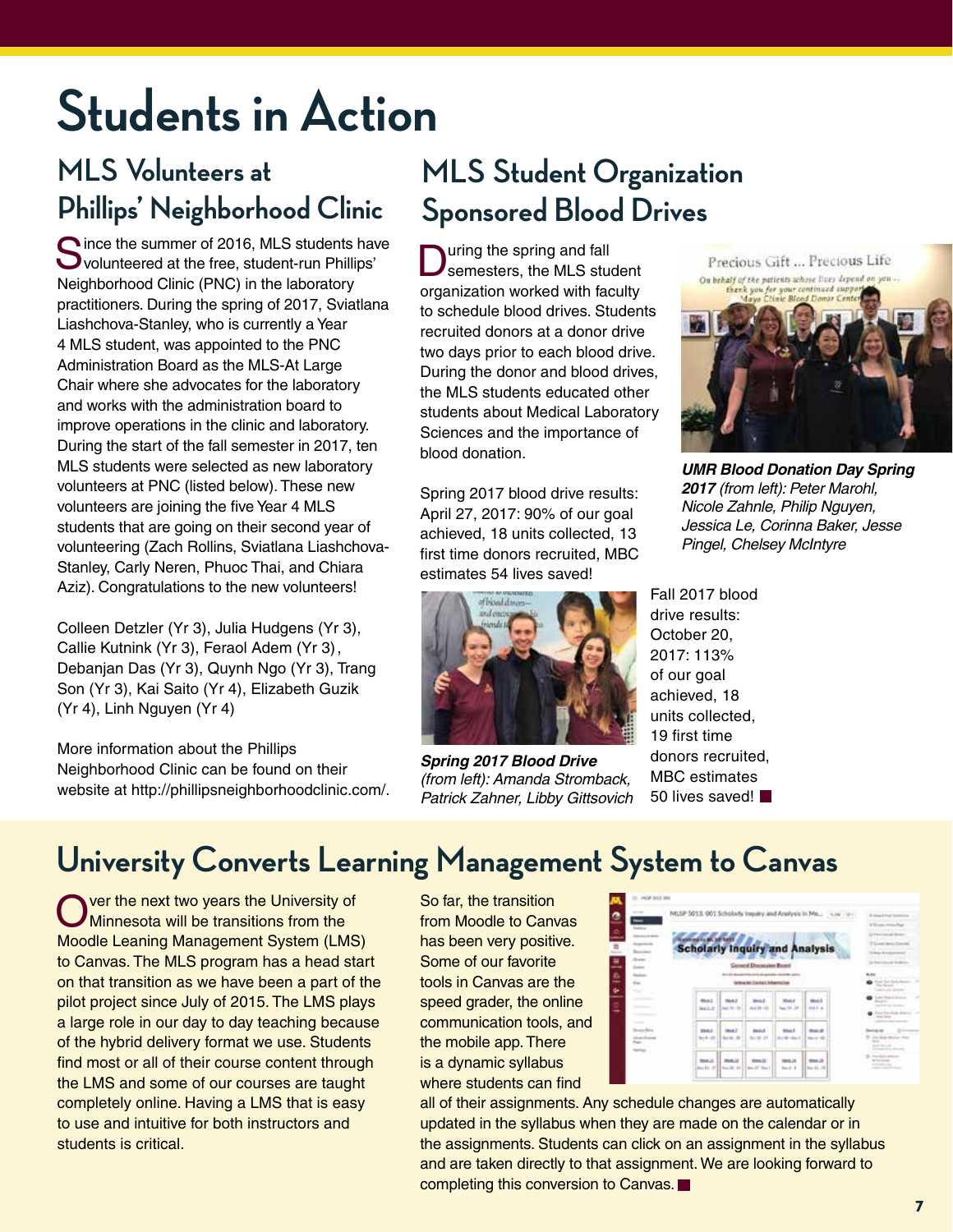### **The Power of Giving**

A lumni play a huge role in supporting our students<br>Athrough generous donations to our program. Each year donations to our scholarships make it possible for students to afford textbooks needed for classroom success, meet the increasing cost of tuition, or to find temporary housing during clinical rotations in rural Minnesota. Many students would

find it difficult to begin their new careers as medical laboratory scientists without such support. We want to thank everyone who generously donated in 2017 and continue to ask for your help in 2018 – no matter what the size of the donation. *Below is a listing of the students you have helped through your scholarship donations in 2017.*

#### *Alumni Fund Scholarships*

- • Tamirat Ali
- Chiara Aziz
- **Nicole Burgos**
- Anna Chebykina
- **Kara Curtis**
- **Nhat Duong**
- **Matthew Formanek**
- **Elizabeth Guzik**
- Melanie Ho
- Chinwenwa Iheme
- Le Pham

#### *Beckman-Coulter Foundation Scholarship Fund*

- **Kara Curtis**
- Kyle Labog
- Linh Le
- Anh Nguyen
- Jenna Scherber

#### *Yvonne Chenoweth Cooke Scholarship Fund*

Mai Yer Yang

#### *Gonyea-Stewart Scholarship Fund*

- Linh Le
- Hamdi Mahamed
- Ziyad Mahammed

#### *Karen R. Karni Scholarship Fund*

- • Gabriela Shaffer
- Paige Trisko

#### *McConnell*

- *Scholarship Fund*
- • Le Pham

#### *William A. O'Brien Scholarship Fund*

- • Hok Sreng Te
- **Kamal Tusa**

#### *Clarice J. Olson Scholarship Fund*

Le Pham

#### *Abner M. Neeley Scholarship*

- • Stephanie Lanzdorf
- Linh Le
- Hamdi Mahamed
- Ziyad Mahammed
- Josiah Murray
- Nhu Nguyen
- Erika Remillard-Hagen
- **Kai Saito**
- Sarah Schroeder
- Gabriela Shaffer

### **ASCLS-MN Scholarship Winners**

Congratulations to four University of<br>
C Minnesota Medical Laboratory Science students who received \$1,000 scholarships from ASCLS-MN in 2017.



Patrick Zahner was the recipient of the ASCLS-Claussen scholarship. Patrick entered the MLS program after teaching high school biology for a few years. He was the 2017 MLS Class President and the student speaker at the 2017 MLS Graduation Ceremony.

Two other students, Ka Zoua Xiong and Taylour Hanson were the recipients of the ASCLS—Elizabeth Panning scholarship. Ka Zoua, currently a Year 4 MLS student, obtained her Biomedical Sciences degree



from St. Cloud State University prior to enrolling in the MLS program.



Taylour Hanson, a 2017 graduate of the MLS Program, was also the 2017 ASCLS-MN Student Representative.

Chinwenwa (Esther) Iheme received the ASCLS-Minnesota Society of Pathologists scholarship. Esther, a very active volunteer in the St. Paul

community, is currently a Year 4 student in the program. We extend our congratulations to Patrick, Ka Zoua, Taylour, and Esther on your scholarship awards!





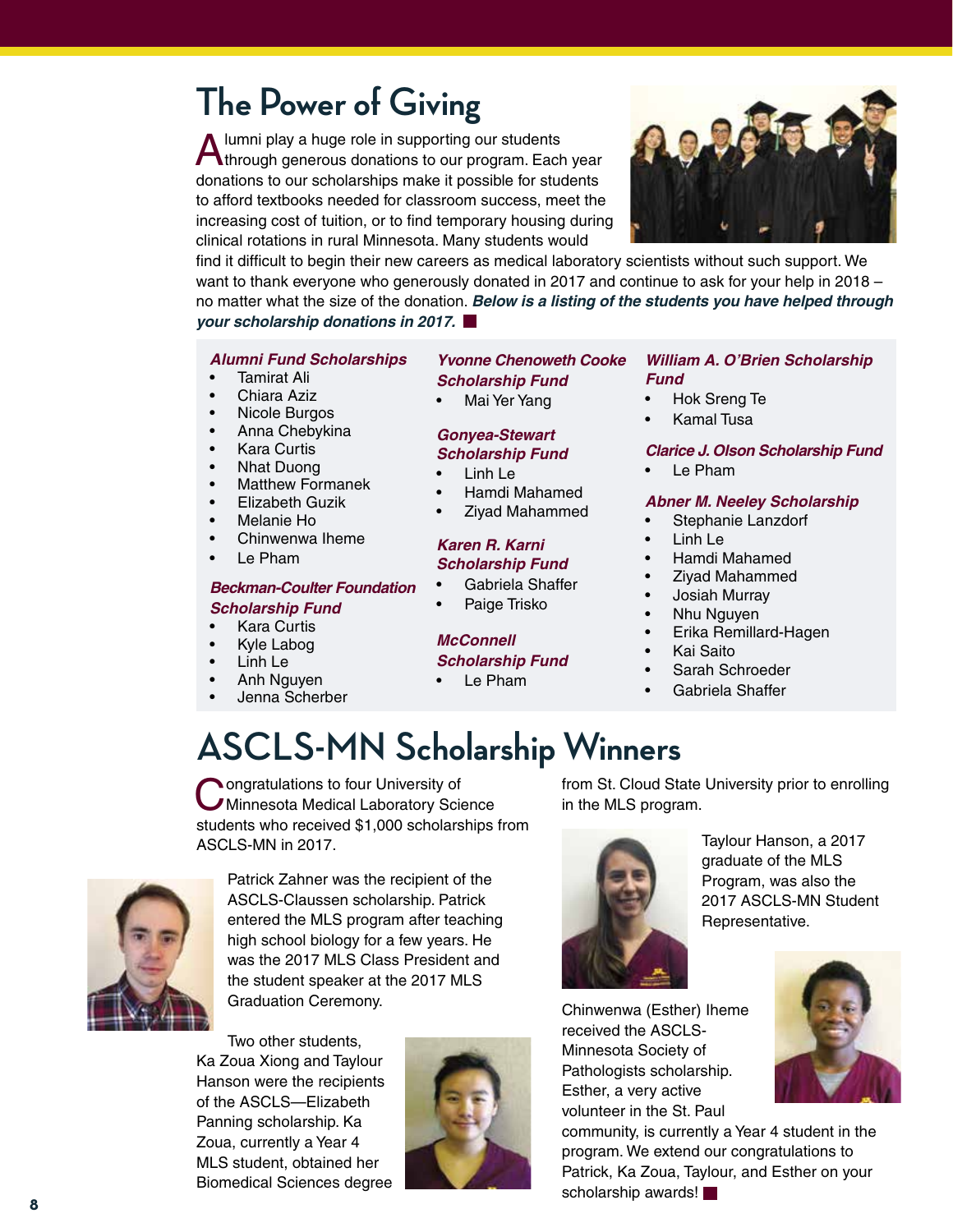### **Thank You for Your Generous Contributions to the Medical Laboratory Sciences Program in 2017**

#### *\$1,000 and up*

- • Lynn G. Abe
- Beckman Coulter Foundation
- • Stella S. & Marvin D. Cook
- Karin J. Libby/Living Trust
- • Barbara J. Moser
- • Amy Sajko
- • Ella M. Spanjers

#### *\$500 to \$999*

- • Joanne S. & Lee W. Arvid
- Jacqueline A. Carlson
- Erin J. Cordova
- • Robert A. Dahl
- • Mardie G. Geiser
- General Mills Foundation
- • Kathryn H. Glen
- Todd C. & Mary E. Jacobson
- • Billie Anne & Howard A. Juni
- • Joan B. O'Dell
- • John C. Okada
- Toni D. Okada
- • Okada Family Trust
- • Frederick C. Olson
- • Clareyse E. Nelson
- Clareyse Nelson Fund-Mpls Fdn
- • Debra C. Rodahl
- Phyllis J. Weiss
- Andrew R. Yue

#### *\$100 to \$499*

- • Melissa L. Aitken
- • Anonymous Donor
- • Susan J. Beck
- • Joseph & Marilyn T. Budge
- Kimberly A. & David W. Butler
- Ann D. Claesgens
- Sheila M. Clough
- • Robin L. Donner
- Terence E. Duffy
- Mary J. Eaves-Raich & John J. Raich
- Catherine L. & John W. Foster
- • Linda L. Fredrickson
- • Reggie L. Gausman
- Ingrid B. Graff
- • Joyce A. Gunderson
- • Marilyn J. Halonen
- • Ronald D. Halvorson
- • Carol L. Harris
- Marilyn B. Hawkinson-Hickey
- Jacquelin A. Heggernes
- • Robert P. Hirte
- Henry V. & Mary L. Holec
- • Karen K. Huff
- • Edward M. & Julie R. Idzorek

*Up to \$100*

• Patricia A. Ackerman • Susan A. Adlis

• Janet Agrell-Doehring • Ruth A. Anderson • Lenore J. Bolfing • Linda J. Bowers • Eleanore A. Bredvold • Sandra J. Carter • Wanda E. Clark • Irene D. Coran\* • Ruth E. Davidson • Joanne G. Deden • Barbara M. Deisting • Debra A. Dvorak • Lorilee B. Echternach • Pamela R. Elliott

• Arthur T. & Kay E. Emmons

• Ronald A. & Jennifer L. Prasek

• Diane K. Rappe • Barbara J. Reinhardt • Gregory P. Rynders • Sandra L. Sauer • Clarice M. Seim • Kathleen Skradski • Kathryn L. Smith • Pamela D. Swanson

• Claudine E. Fasching • Richard J. & Susan K. Feist

• Carol I. Evans

• Harriet D. Fritts • Barbara J. Gilbert • Naomi M. Hanson • Gail R. Held • Jean E. Hulbert • Diane G. Hutchinson • Patricia S. Keairnes • Arla K. Keckeisen • Dorothy J. Kelly • Phillip M. Korkowski • Patricia J. Kriesel • Brian L. Lauber • Francene H. Lebahn • Sharon J. Leivestad • Janice C. Lohman • Leslie A. MacKichan • David J. Melby • Mary Lou G. Mohn • Judith A. Nelson • Alicia C. Nguyen • Lucille K. Norman • Leann L. Oseth • Sandra V. Pearson

- Phyllis M. Jacobs
- Rita M. Jacobson
- • Stephen J. & Lisa J. Jarvis
- • Carol J. Josephs
- • Barbara M. Koblinski
- Nancy M. Kochevar
- George Kuprian
- • Vickie L. Larson
- • Connie J. Luebke
- Marilyn J. Lueck
- • Betty L. McMartin
- Arlene M. Meadows
- • Lois G. Meiners
- • Brian J. Meline
- Diane M. Michalik
- • Kathleen W. Nadreau
- • JoAnn M. Nelson
- Beverly R. Ness
- • Patricia L. Norgren
- • Anita A. Oakman
- Timothy M. O'Donnell
- • Jeanne C. Olsen
- • James R. & Sheryl F. Olson
- David J. & Mary Jo Pennington
- Marba L. and Richard R. Pogue
- James H. & Elberta L. Prestegard
- • Thelma J. Purcelli
- • Quest Diagnostics
- • Kathryn L. Rantala
- • Kathleen K. Reimers
- • Karen L. Ringsrud
- • John L. Roesler
- Ruth M. Rosendahl
- Dale W. & Cheryl M. Rozeboom
- • Laura G. Rude
- Joy E. Sacre
- Norynne M. Schiminsky
- • Kathleen P. Tekautz
- • Constance C. Verre
- • Kent D. & Marcia K. Wall

**If you wish to make a contribution, please visit: https://www.alliedhealth.umn.edu/medicallaboratory-sciences or call: U of M Foundation at 800-775-2187**

**9**

\* Deceased

- Nettie M. Warwood
- • Marilee M. Welliver
- • Kristi L. Werdin
- • Donna J. Wieb
- Judith A. Winter
- Nancy A. Witstine • Xcel Energy Foundation

• Carolyn A. Young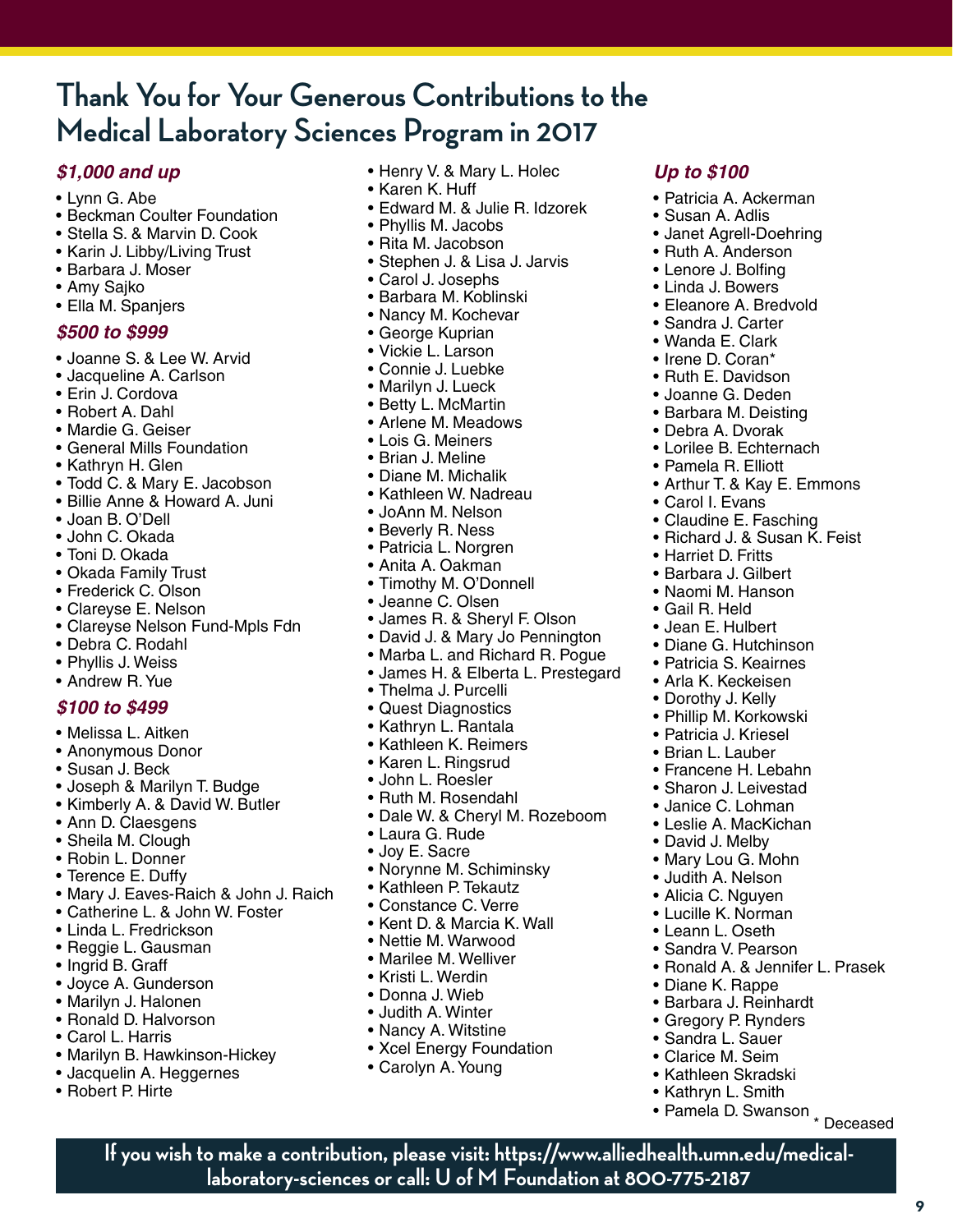### **MLS Partnerships Reap Rewards**



### **MLS Students Benefit**  *BECKMAN* from New Partnership with **Beckman Coulter**

During 2017, the MLS Program entered<br>into a partnership with Beckman Coulter. Beckman Coulter graciously donated \$10,000 in scholarships to our students. As part of our partnership, two groups of MLS students and faculty were invited to Beckman Coulter for an



event on June 15th and October 20th, 2017.

During the events, professionals from Beckman Coulter in various areas including research and development as well as operations, spoke to

students about their work. Several MLS currently working at Beckman Coulter also spoke with students about their career path and current role. Later in the day, students toured the Beckman Coulter campus in Chaska, MN.

A select group of students returned to Beckman Coulter in Chaska to participate in usability sessions in August and December, where they had the opportunity to work with instrumentation currently in development and offer their feedback. We look forward to continuing our partnership with Beckman Coulter and appreciate their contributions to our program and students.



### **National Medical Laboratory Professionals Week 2017**  *Students Tour Labs at Mayo and*

*Federal Medical Center in Rochester*

**A** spart of lab week, MLS faculty arranged<br>aboratory tours for MLS students at Mayo s part of lab week, MLS faculty arranged and the Federal Medical Center in Rochester, MN. Students had the opportunity to network with laboratory professionals from both facilities and tour several areas including the core laboratory at the Federal Medical Center, as well as the clinical core, bacteriology, and transfusion medicine laboratories at Mayo.

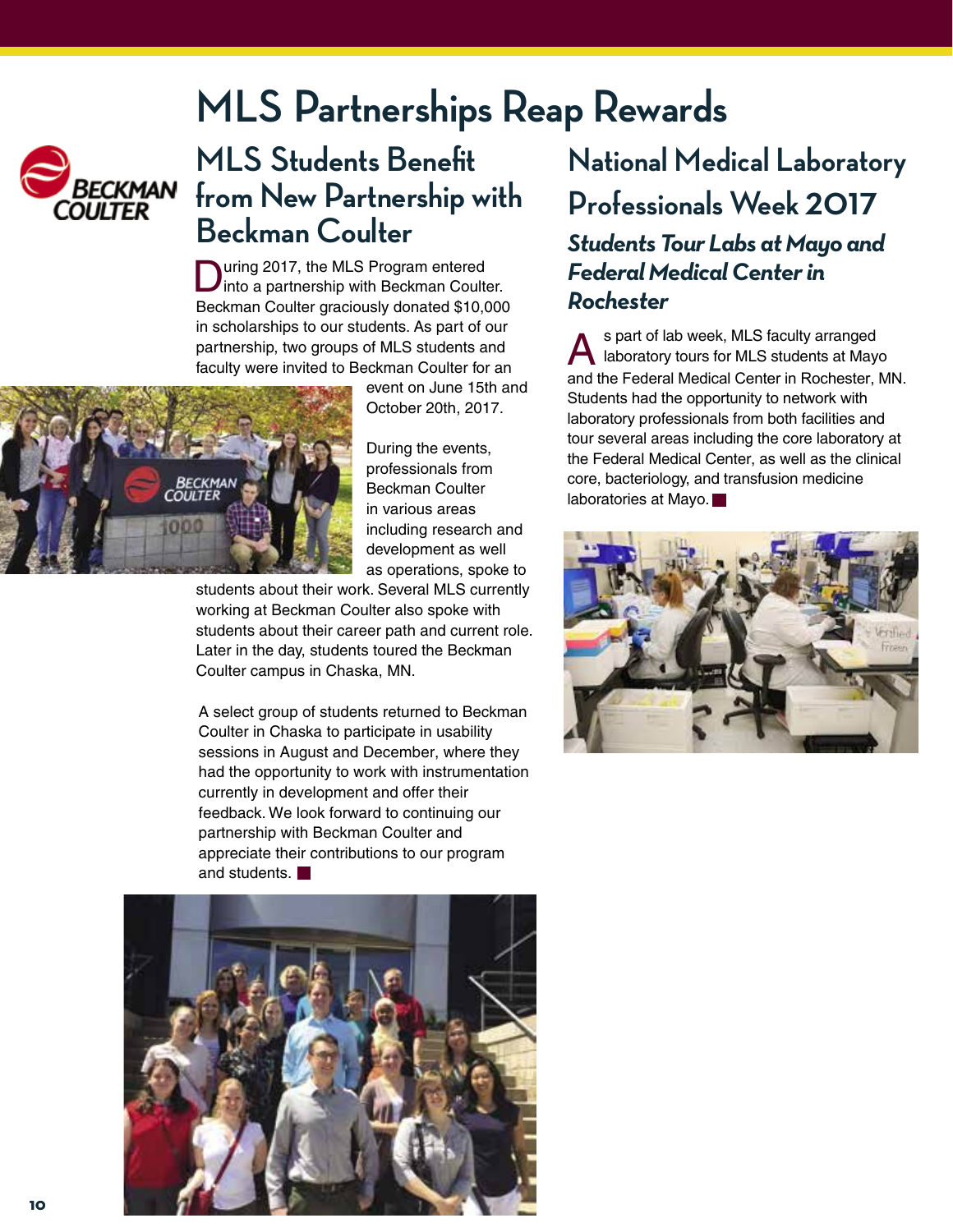# **Focus on Faculty & Staff**

### **Staff Changes at the Center for Allied Health Programs**



#### **JOHN NORDSTROM – Operations Manager**

John joined CAHP in July from the Department of German, Scandinavian, and Dutch in the College of Liberal Arts, earning an MA degree in Germanic Studies with a focus on critical theory and media studies. Prior to his graduate work, John served in the United States Air Force as a Captain in Nuclear Operations as a Missile Combat Crew Commander at the 91st Missile Wing at Minot Air Force Base, North Dakota from 2009 to 2013. John earned his BA in European History and German Literature from Kansas State University in 2009. John grew up in

Newport Beach, California and currently resides in St. Paul with his wife Stacy.

### **Celebrating Retirement and Dedicated Service to the University**

In 2017, we celebrated the retirement of two long-time staff members – Claire Bjorklund and Beverly<br>Schmidt. We are grateful for their almost 80 years of combined service to the University and we wish In 2017, we celebrated the retirement of two long-time staff members – Claire Bjorklund and Beverly them both well as they embark on this exciting new chapter in their life.



#### **CLAIRE BJORKLUND**

On July 28, 2017, faculty, staff, former co-workers, friends and family gathered to together in the Mayo Auditorium to celebrate Claire's 44 years of service to the University. Claire's long career included working in administrative roles in the Center for Allied

Health Programs, Medical Laboratory Science Program, Lab Medicine/Pathology, and Dentistry. Claire reports that she is enjoying retirement so far, spending quality time with her husband, children, and grandchildren. Claire is also enjoying her free time reading and traveling to new and familiar locations.



#### **BEVERLY SCHMIDT**

Beverly's retirement celebration was held on November 7, 2017 at the Children's Rehabilitation Center where she worked. Beverly began her career in 1968 as a nurse's aide. She went on to work for Continuing Education in the Arts, Gastroenterology, Supplemental Office Services, and Health Ecology

before her 31 years of service with Physical Medicine and Rehabilitation and the Center for Allied Health Programs (CAHP).

Beverly was truly the "face" of the Occupational Therapy Program, greeting students and faculty with her friendly smile, warm demeanor, and vast knowledge of University systems and processes. During her long career at the University, Beverly wore many hats including student services, alumni relations, and event and administrative support to OT, MLS, and CAHP. Some of her more interesting duties included acting as a hand in the orthotics lab, watering brains, and "other duties as assigned". Beverly often commented after a long day, "Well, at least we're never bored at work!" But her most important duty was acting as a mentor and friend to her Occupational Therapy "kids", many of whom attended her retirement celebration to say goodbye and wish her well. Beverly is enjoying retirement so far, spending lots of time with her grandkids and enjoying her favorite hobbies such as knitting and reading.



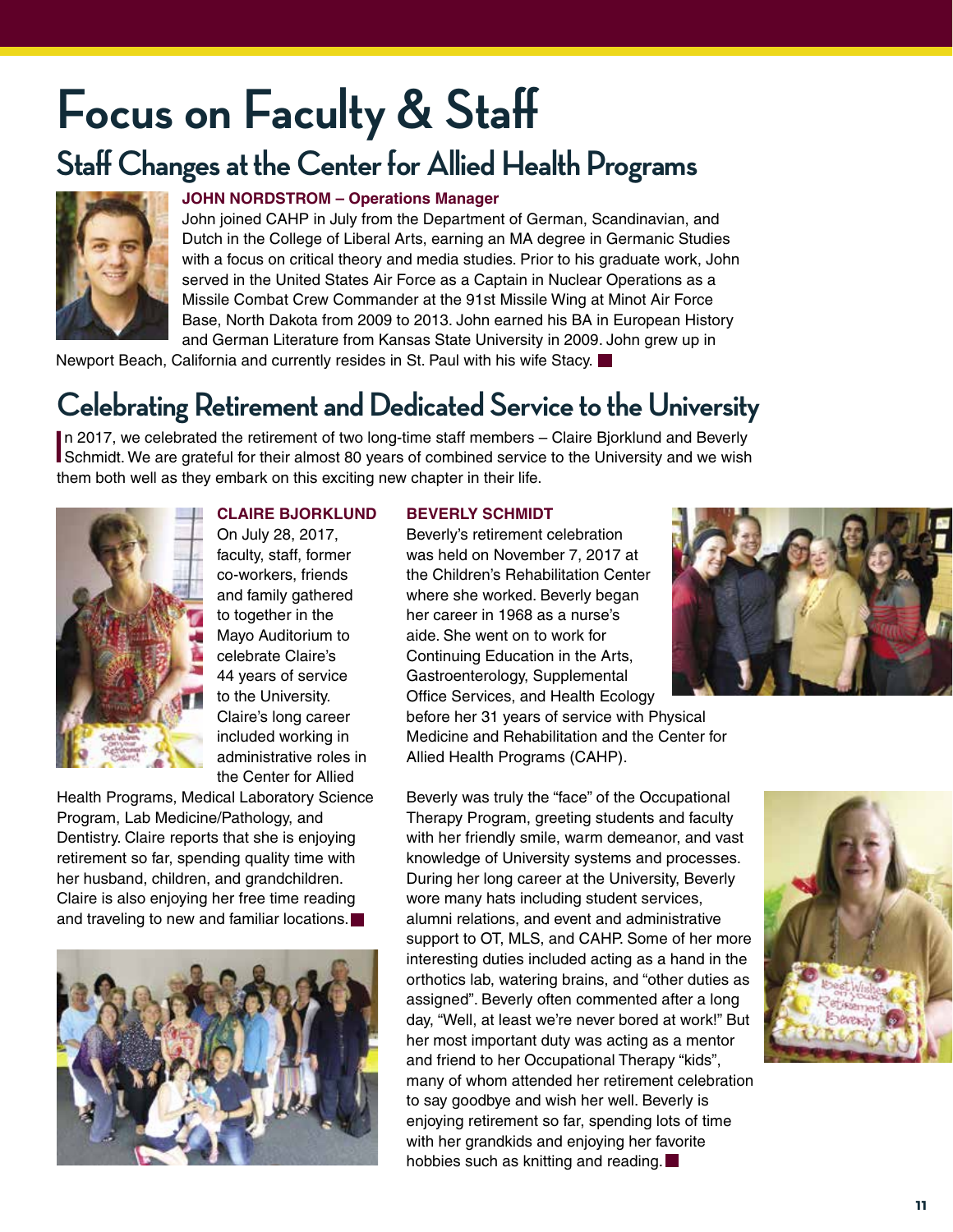### **Welcome Dr. Henry-Stanley!**

Michelle Henry-Stanley is a new Associate Professor in the MLS Program. Michelle



earned a BS degree in Cytotechnology from Thomas Jefferson University in Philadelphia, PA. Her career as a Cytotechnologist includes employment by Mount Sinai Hospital in Minneapolis, University of Minnesota Twin Cities and Hennepin County Medical Center where she served as the cytopathology laboratory supervisor. In addition, she completed a MS

degree in Clinical Laboratory Science (University of Minnesota) and obtained a PhD in Immunology and Immunopathology from the University of Arkansas for Medical Sciences, Little Rock.

Michelle completed postdoctoral work in the laboratories of Dr. Carol Wells and Dr. Stanley Erlandsen at the University of Minnesota. Following her post-doctoral studies, she remained at the University as a Research Associate in the laboratory of Dr. Wells in the Department of Laboratory Medicine and Pathology. Michelle has also served as a Teaching Specialist and Instructor in the Department of Medical Laboratory Sciences. Michelle lives in the Twin Cities with her husband, Mike. They are parents of Ben, 'Becca, Helen, and Hannah, and Grandparents of Colin and Cora.



### **New Clinical Affiliate – Eau Claire Hospital**

MLS added a new clinical affiliate in 2017 – Eau Claire Hospital in Eau Claire, WI. The<br>Mhospital provided clinical experiences to three students from the class of 2017 in areas of hematology/hemostasis, chemistry/urinalysis, microbiology, and transfusion medicine. Students were impressed with their beautiful laboratory space, friendly and helpful laboratory staff and leaders, as well as the valuable experience they gained during their time at Eau Claire. Eau Claire Hospital is part of the Mayo Health Care System. Thank you to Eau Claire Hospital for providing experiences to our students in 2017 and in the future!

### **2017 Clinical Affiliate Spotlight**

During the summer and fall of 2017, 38 clinical affiliates offered clinical experiences in the areas of Chemistry/<br>Hematology/Coag/UA, Transfusion Medicine, and Microbiology for our 44 senior students. Clinical sites are located throughout Minnesota and into Western Wisconsin. We are so thankful for their ongoing support of our MLS students and program. Thank you!

#### **Allina Health System:**

Buffalo Hospital Central Laboratory Cambridge Medical Center Coon Rapids Clinic Mercy Hospital Mercy Hospital-Unity Campus New Ulm Medical Center Owatonna Hospital St. Francis Medical Center United Hospital West Health

#### **Avera Marshall Regional Medical Ctr.**

**CentraCare Health:**  St. Cloud Hospital

### **Essentia Health:**

St. Joseph's Medical Center

#### **Fairview Health System:**

Lakes Medical Center Northland Medical Center Range Medical Center Ridges Hospital Southdale Hospital UMMC-East Bank UMMC-West Bank IDDL

#### **FirstLight Health System**

**HealthEast Care System:** St. John's Hospital St. Joseph's Hospital Woodwinds Hospital

#### **HealthPartners:**

Methodist Hospital Regions Hospital Hudson Hospital

**Mayo Clinic Health System:** Eau Claire Hospital Mankato

**Minneapolis VA Health Care System**

**Minnesota Department of Health** 

#### **Northfield Hospital**

**North Memorial Medical Center**

**Rice Memorial Hospital**

**Ridgeview Medical Center:** Ridgeview Medical Center Two Twelve Medical Center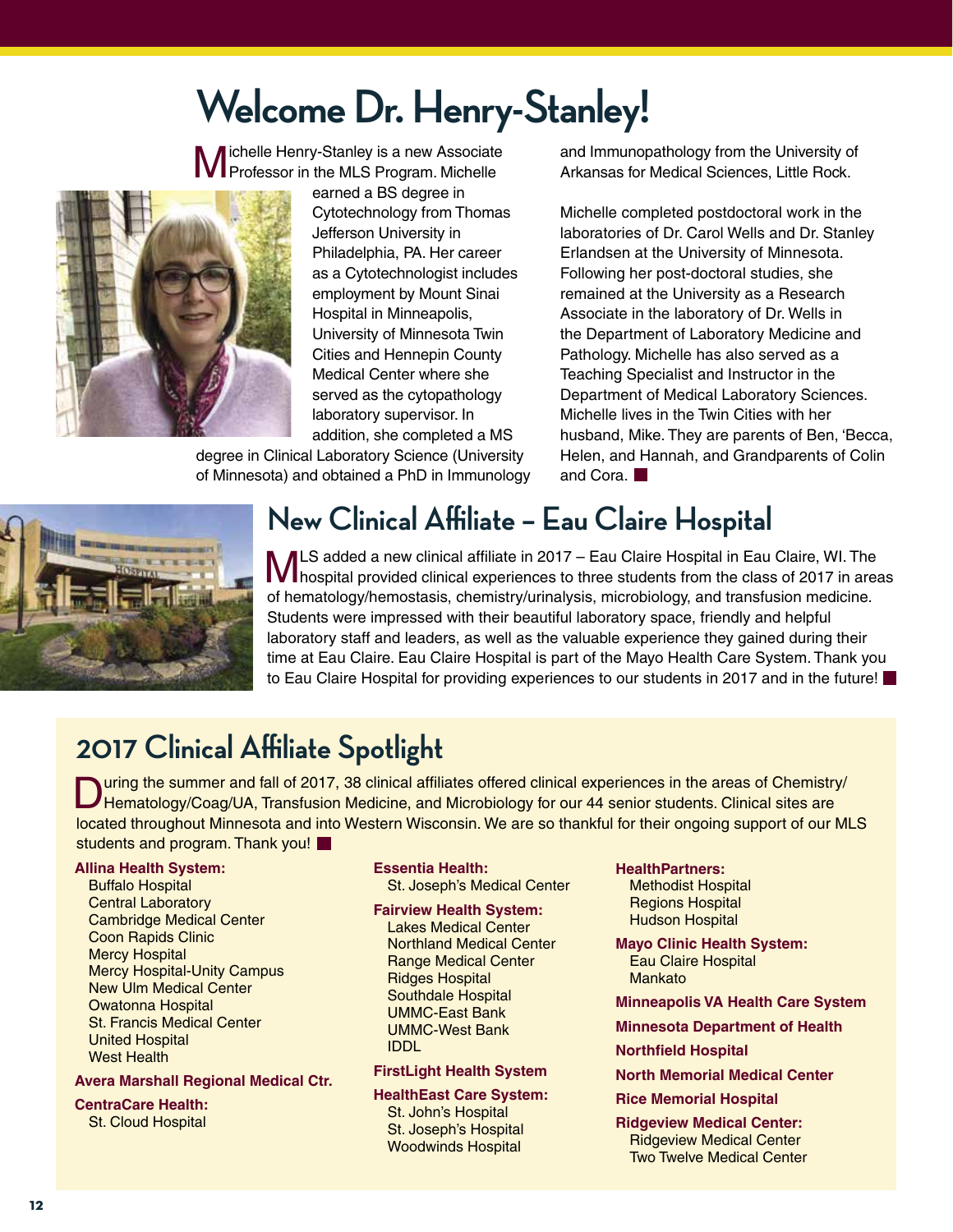### **Commencement for the Class of 2017**



The Center for Allied Health Programs held its annual graduation ceremony for the Medical Laboratory Sciences and Occupational Therapy Programs

on December 15, 2017, at Ted Mann Concert Hall on the West Bank of the Twin Cities campus. Mr. Andrew Yue, teaching specialist in Medical Laboratory Sciences led the procession, carrying the ceremonial mace of the University of Minnesota.



Mr. Matthew Sanford, M.A., delivered the commencement address. Mr. Sanford is an internationally recognized yoga teacher, a sought-after public speaker, founder of the nonprofit Mind Body Solutions, and a paraplegic for the last thirty-seven years. He noted that while he has experienced hard times, he is "exactly who he is because of the

life he's had – because he let in his humanity." He also focused on the need for graduates to stay nourished and to be "in the moment." He encouraged graduates to "let life in" and "enjoy the champagne moments." He closed by noting that we are "all together in the dance of healing," and urged graduates to "be unafraid to be more present in your life and to stay connected to the people you work with throughout your career and life."

Patrick Zahner delivered the MLS student address with grace and a deeper look into the work of the MLS profession. Patrick stated that is sometimes hard to see the faces and stories behind all of the specimens and tests - the human connections in our endeavors. Adding that "more people than ever before have access to the care we provide, and while MLS may feel far removed from the faces and stories that go along with our work, the fact is that we see them all around us. We are quietly and humbly

loved-ones to live longer, happier lives. That's why we decided to make this our profession."

As students walked across the stage to receive their diplomas, they also received congratulatory handshakes from the Dr. Christine Mueller,

Associate Vice President for Education in the Academic Health Center, Dr. Donna Spannaus-Martin, Professor in the Medical Laboratory Sciences Program and Mr. Sanford.

A reception followed the ceremony for the graduates, guests, faculty and staff of the Center of Allied Health Programs.

### **Congratulations graduates!**







#### **CERTIFICATE IN MEDICAL LABORATORY SCIENCES RECIPIENTS**

Corinna Baker Victoria K. Holly Chelsey L. McIntyre Philip V. Nguyen Jesse Pingel Samantha Schutz Jacob D. Tiegs Nestor D. Yanez Gutierrez Naomi Yanta-Huray



#### **BACHELOR OF SCIENCE IN MEDICAL LABORATORY SCIENCES GRADUATES**

Aida A. Abdullahi Alexandria M. Acevedo Joseph P. Brueske Alexandra C. Cappuccino Sokamarint Chak Victoria G. Contreras Julie L. Danielson Adrian Dragomir-daescu Jon Edmonds Kira R. Flenz Jamie P. Gendreau Lyubov Y. Gittsovich Lauren K. Goldstein Darcy M. Hakes

Taylour M. Hanson Jonathan A. Hunt Jan C. Iversen Jasmine Kohler Jessica Le Vuochly Long Kyle Matheson Nam Huu Nguyen Adam J. Obermiller Todd W. Olson Jacquelyn Rogers Katie J. Rooney Fang Ruan Sarah J. Schneider



Amanda K. Stromback Karen I. Valverde Emily J. Vander Wyst Binh Y. Vu\* Khang A. Vuong Aubrie L. Williamson Patrick J. Zahner

*\* Graduated with Distinction*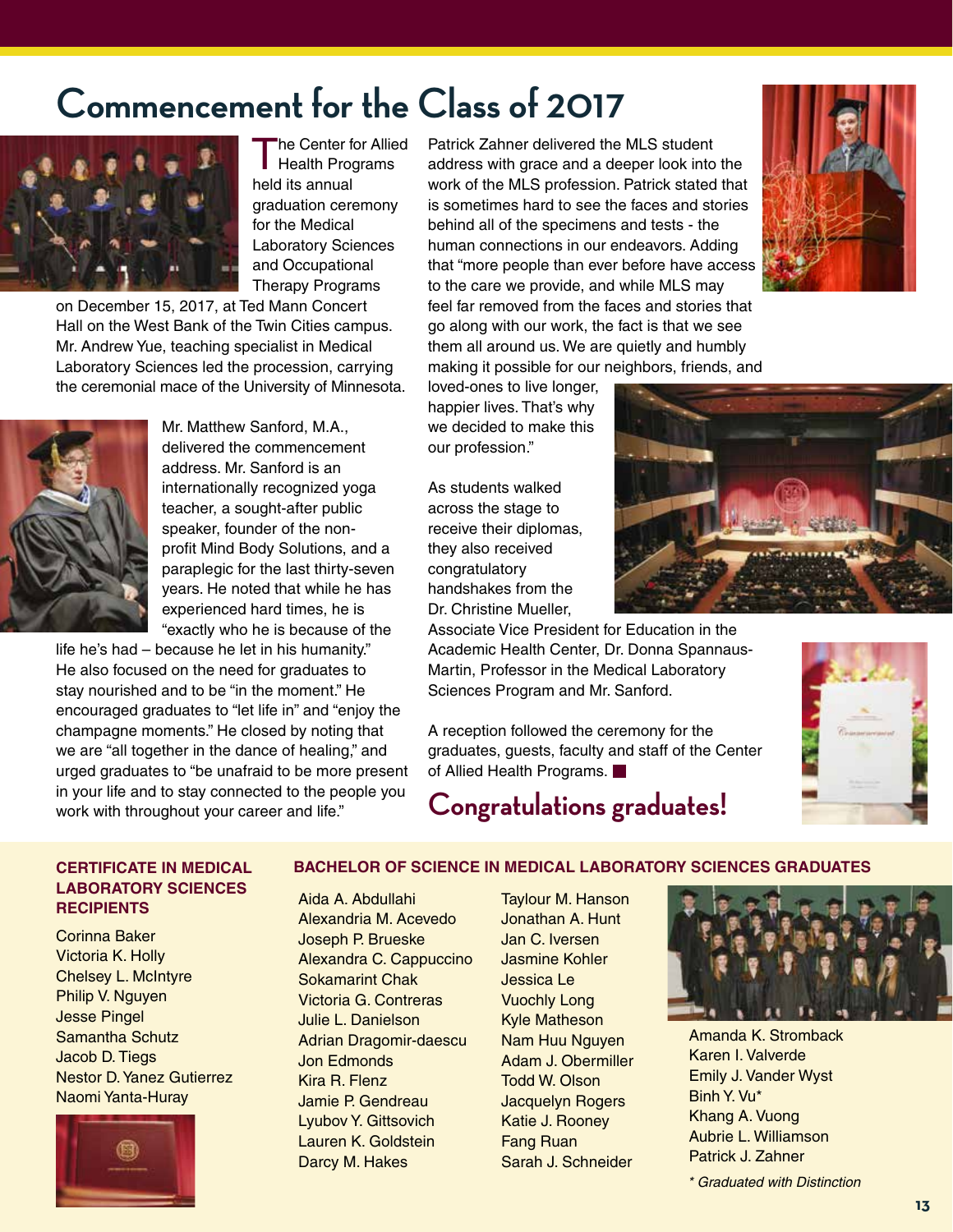### **2017 Alumni Banquet**



ver 80 alumni, students, and friends gathered at the University of Minnesota Campus Club on Saturday April 22, 2017. We had twelve alumni from the 50th Anniversary Class (1967) including:

Jacqueline Bradbury, Miriam Ford, Ingrid Graff, Naomi Hanson, Norynne Schiminsky, Judith Winter, Nancy Wood, Janet Hiller Bailey, Lynda Knudson, Carol Lehman, Barbara Ramquist, and Jean Robbins. Naomi Quast Hanson organized afternoon reunion activities for the Class of 1967 including lunch at Stub and Herbs, a walk through the labs in the Mayo Court area and the



Acute Care Lab at the University of Minnesota Medical Center, and a tour of the current MLS student teaching laboratory.

Happy hour at the Campus Club began at 5:00 PM allowing guests time to mingle with classmates, students, and faculty, followed by the banquet, and MLS Program updates from Program Director Janice Conway-Klaassen. The evening wrapped up with a heartfelt presentation by Mary Ramey and Karen Ringsrud of the alumni of the year award to Fran Lebahn.



### **Alumni of theYear Award Recipient Fran Lebahn**

Fran Lebahn received her BS in Medical Technology in 1974 after working as a student in Clinical Chemistry between her junior and senior year. She worked in the Emergency lab running glucoses on the auto-analyzer and was occasionally trusted to titrate bicarbs and chlorides -- a big accomplishment for a student worker.

After graduating, Fran worked in the VA Hospital Microbiology Lab and then the Ob-Gyn Lab in Powell Hall and Phillips-Wangensteen Building with Dr. Doris Brooker. In 1979, she left the laboratory to explore career opportunities in food and business. She worked managing a friends cooking store in hopes of starting her own cooking school and kitchen shop. This experience steered her to masters classes in the College of Food Science and Nutrition and eventually to starting her own business, Cuisine de Francene, catering desserts and teaching cooking and dessert classes.

Fran's return to her roots in Medical Technology occurred through a chance meeting with a past co-worker Salli Clysdale. Fran went on to work as a teaching specialist in Clinical Chemistry and in Lab Medicine and Pathology courses. From 1987 to 2006 she worked at the VA Medical Center in Clinical Chemistry, Microbiology, and as a Clinical Research Coordinator in Infectious Disease and Pulmonary Medicine. From 2006 until she retired from full time work in 2015, Fran worked as the Lab Medicine and Pathology

(LMP) Education Coordinator with Mary Ramey. She continues to contribute to the profession as a teaching specialist for LMP.

Fran and her husband Lonny have been married for 27 years. In retirement, they enjoy spending time with their two teenage granddaughters and long driving vacations to visit friends and family. Fran has been a member of the Med Tech Alumni Board since 1990 and in 1993, she published *Laboratory Tested Recipes*, a cookbook of recipes contributed by Medical Technologists from all over the Twin Cities. Fran still enjoys making sweets and desserts and in true med tech fashion, sharing them. Congratulations Fran!

### **Note to the Class of 1968!**

Your classmates are organizing a 50th anniversary class reunion prior to the Alumni Banquet on April 21st. The reunion will include lunch at Stub and Herbs followed by a short walking tour of campus as well as a tour of the acute care lab. The group will then head to the Weisman Art Museum at 4:00 p.m. to view the galleries prior to the happy hour at 5:00. Please watch your email for more information and pass this along to anyone you think may have lost contact with classmates.

*For more information on the 50th reunion, contact Kay Young, class of 1968 50th anniversary reunion coordinator at 952-831-4589 or bobkayyoung@ centurylink.net or Linda Maleitzke, CAHP Projects Coordinator, at 612-625-8936 or maleitz@umn.edu.*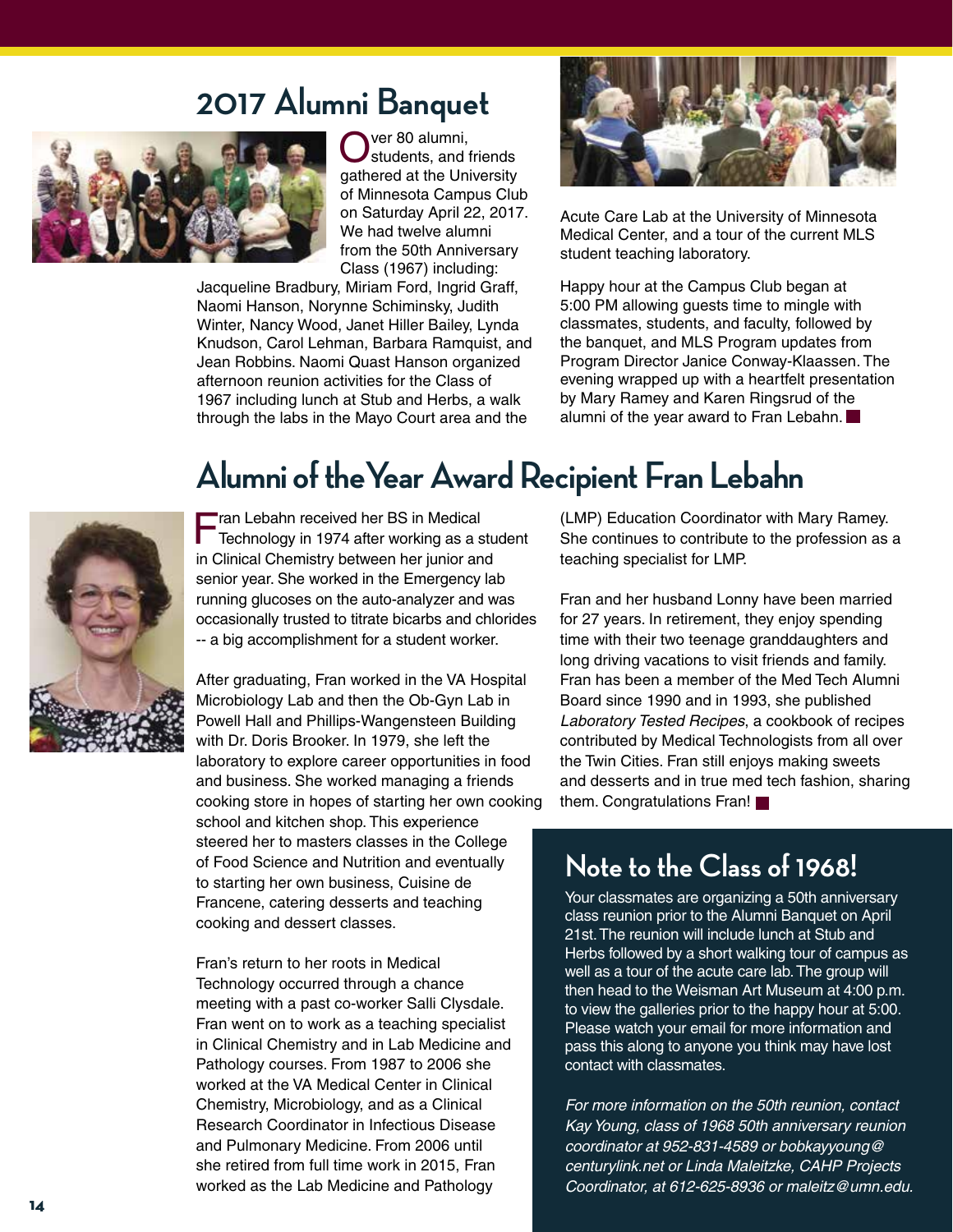### **PLEASE JOIN US FOR THE 2018 MEDICAL LABORATORY SCIENCES ALUMNI BANQUET!**

The annual Alumni Banquet will be held at the Weisman Art Museum on the University of Minnesota East Bank Campus,<br>Saturday, April 21st. Cocktail hour (cash bar) will begin at 5:00 p.m. with dinner served at 6:00 p.m. and w to follow. There will be a special recognition of the Classes of 1943, 1968 and 1993. We encourage all alumni to attend!

> Joan (Hayden) Heisler Jeannette (Woodward) Horn Mary M. (Pottner) Hutchings\* Mary (Reed) Johnson\* Sophie G. (Melzer) Kaplan Anne M. (Starjash) Kilbane Audrey D. (Hicks) Lapeyrouse\* Lorraine L. (Levine) Lilygren\* Florence N. (Novak) Maenpaa\* Lois (Johnston) Matheson Eva E. (Thompson) McKenzie Clarice L. (Kochevar) McWheter Katherine (Hessian) Meehan\* Betty A. (Anderson) Mitchell\* Marilyn Nelson-Gerhig

#### *75th Anniversary Class of 1943*

Rosemary (Gunthorpe) Aas\* Marguerite (Donovan) Ahlstrom Genevieve A. Arneson\* Helen E. Ashenbrucker\* Dorothy J. (O'Donnell) Blamey\* Geraldine Blotcky Elizabeth (Jennings) Bradley\* Ruth M. (Maid) Burkstrand\* Carol E. Carlson\* Carolyn E. (Burwell) Carnot\* Meriam M. (Moorvitch) Charney\* Audrey L. (Erickson) Christenson\* Elise A. (Andreassen) Church\* Kathryn (Stokes) Conkle

#### *50th Anniversary Class of 1968*

Mary E. (Schenck) Anderson Jeanne G. (Graves) Burke Ann D. Claesgens Sarah B. (Hastings) Clysdale Katherine M. (Charlton) Cooper Ellen R. Dorshow-Gordon Mary J. Eaves-Raich Joan (Wilcox) Ellery Mary K. (Fredricks) Engelbrecht Leanna L. (Gustafson) Erickson Pamela F. Fabian\* Miriam L. (Smith) Feshali\*

#### *25th Anniversary Class of 1993*

Patricia (Anderson) Leyk Maria Bausero Sarah Sypraphay Brown John Burton Pepin (Devroy) Steckler

Kim Douglas Mara Elofson Eric Grahek Christie (Haver) Gordon Jin Jizhong

Kathryn R. (Jensen) Lambert Jackie (Gentile) Landucci

Elaine M. (Smythe) Cressey\* Harriet (Lamberg) Daly\* Dorice (Anderson) Des Chene\* Elizabeth J. (Bertie) Erickson Vivian (Martin) Fisher Viola (Ferris) Furomoto Mary L. Gouze

Ruth M. (Marck) Greenberg Nancy F. (Millard) Gullings\* Marjorie M. (McClanahan) Hager\* Mary B. (Boone) Hasenfus\* Gloria (Artimese) Hatfield Marjorie (Copenharve) Hawkinson\* Dorothy M. (Peterson) Heald\*

Susan M. (Flor) Gans Joyce A. (Englund) Gunderson Gail R. (Litowsky) Held Mary M. (Kalaher) Herrmann

Cheryl I. Hultman Mary E. (Lunzer) Jacobson Carol (Kelly) Johnson Lynn N. (Nimmo) Kelsey Marilyn M. Klein\* George Kuprian

> Radhiya Mehdi Lorie (Nelsen) Siemon Christine (Passeri) Maleck Jenny (Pinnamonti) Sardeson Kathy (Shaw) Smith

Mary (Hollenhorst) Lazarus Pauline C. (Rude) Lileng Phyllis E. (Nelson) Maercklein Paulette C. (Smutka) Martinson Linda A. (Smith) Mikyska Marina R. (Pavuls) Nelson

Toni D. Okada Jeanne C. Olsen Patricia M. (Hess) Park Bonita M. (Ferrian) Parkman Kathryn M. (Hollanitsch) Parranto Virginia D. (Vowles) Pauling Nancy J. (Sahr) Peterson

> Teresa Tangen-Hedlund Mary Thalhuber

Kathryn I. (Rolfe) Young

Kathryn M. (Hollanit) Tarrati Marcia K. (Howser) Wall

Virginia M. (Dunn) Neuenschwander\*

Gloria L. (Getchell) Oberg\* Margaret (Sturley) Patchet Ardis I. (Wright) Phillips Gwenyth (Owen) Richardson\* Phyllis E. Rosander\* Elsa M. (Janda) Rose Dorothy M. (Mickey) Sellers Betty (Tatting) Simonton\*

Violet E. (Hawkinson) Swenson\*

Catherine M. (Hessburg) Twomey\* Jean (McConnell) Vaughn Elizabeth (Buchan) Whitley\*

\*Deceased

\*Deceased

Rodney J. Sandberg Nancy L. (Tofte) Schmidt Linda J. (Larsen) Schwarze Patricia L. (Forster) Seguin Joanne S. Sinaiko Michael D. Sinclair Sharon K. (Miller) Snyder Nancy A. (Chellew) Stanaway

Mary E. Stern

Kay H. Wolfe

Sylvia Steel

Susan E. Tricker\*

**•**  *To register online, go to https://www.alliedhealth.umn.edu/events/medical-laboratory-sciences-alumni-banquet.*

To register by mail, please include this form and your check payable to Regents of the University of Minnesota. Address to: Medical *Laboratory Sciences Program, University of Minnesota, MMC 711, 420 Delaware St. SE, Minneapolis, MN 55455 (Attention L. Maleitzke) Please contact Linda Maleitzke, CAHP Projects Coordinator with questions at 612-625-8936 or lmaleitz@umn.edu.*

### **Yes! I will attend the 2018 MLS Alumni Banquet!**

Please check your entrée selection (salad and dessert included):

| $\Box$ |                                                                                        |  |  |
|--------|----------------------------------------------------------------------------------------|--|--|
| $\Box$ |                                                                                        |  |  |
|        | Check enclosed \$_______________________ for a total of ______________________dinner/s |  |  |
|        |                                                                                        |  |  |
|        |                                                                                        |  |  |
|        |                                                                                        |  |  |
|        |                                                                                        |  |  |

Do you need a handicap parking space reserved for you?  $\Box$  Yes  $\Box$  No